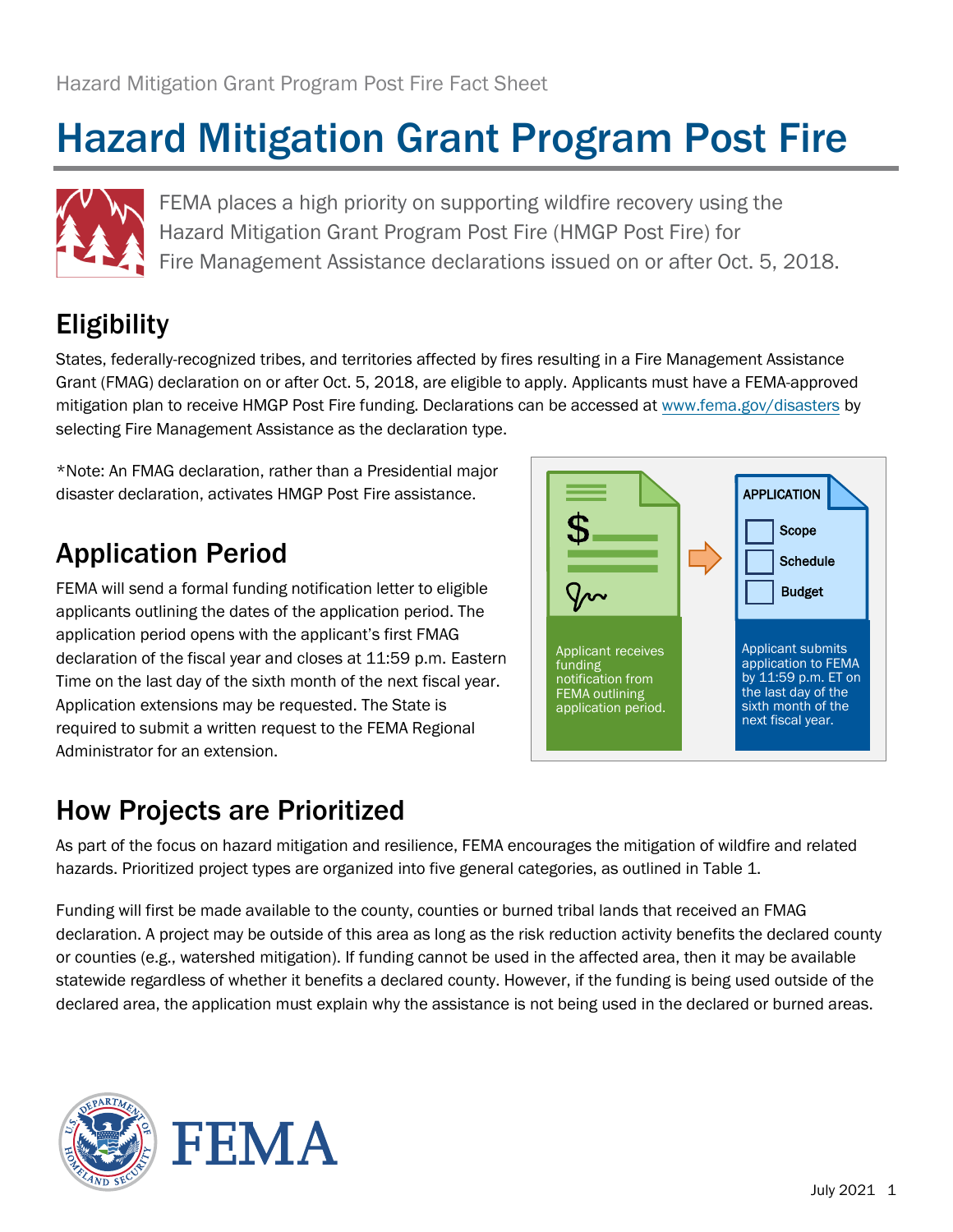Federally recognized tribes with land burned in FMAG declarations may choose to apply to FEMA for HMGP assistance as an applicant once a state or territory receives an FMAG declaration. Tribes (including federally may be unavailable, as assistance is prioritized for FMAG declared areas. recognized tribes) may also apply through states as subapplicants. If tribal land is not burned, subapplicant funding

 Private nonprofits may act as subapplicants for HMGP Post Fire if they own or operate a private nonprofit facility as defined in Section 102(11)(B) of the Stafford Act.

Applicants must detail their respective management process, including deadlines, in their HMGP Administrative Plan. The administrative plan is a procedural guide that details how the applicant will administer the award.

| <b>Wildfire Mitigation</b>                                                                                                                    | 5-Percent Initiative          | <b>Infrastructure</b><br>Retrofit                                                           | Soil and Slope<br>Stabilization                                                                                                                                                                                                                                                         | Post-wildfire flood<br>prevention and sediment<br>reduction                                                                                                                                              |
|-----------------------------------------------------------------------------------------------------------------------------------------------|-------------------------------|---------------------------------------------------------------------------------------------|-----------------------------------------------------------------------------------------------------------------------------------------------------------------------------------------------------------------------------------------------------------------------------------------|----------------------------------------------------------------------------------------------------------------------------------------------------------------------------------------------------------|
| • Defensible space<br>$\blacksquare$ Reducing<br>hazardous fuels<br>■ Removing standing<br>burned trees<br>Ignition-resistant<br>construction | ■ Installing warning<br>signs | Strengthen or<br>harden water<br>systems that<br>were burned and<br>caused<br>contamination | ■ Reseeding ground cover<br>• Planting grass to prevent<br>spread of noxious weeds<br>■ Mulching with straw or<br>chipped wood<br>• Placing logs/other<br>erosion barriers to catch<br>sediment on slopes<br>Installing debris traps to<br>modify road and trail<br>drainage mechanisms | • Modifying or removing<br>culverts<br>■ Adding drainage dips<br>and constructing<br>emergency spillways<br>Constructing straw, rock,<br>٠<br>or log dams in small<br>tributaries to prevent<br>flooding |

#### Table 1: Prioritized HMGP Post Fire Activities

#### How Funding is Calculated

The funding amount available will be provided by FEMA, and is a national aggregate calculation based on an average of historical FMAG declarations from the past 10 years. This amount will be recalculated at the beginning of every fiscal year. The total HMGP funding available for each FMAG declaration for FY 21 is \$584,083 for applicants with a standard hazard mitigation plan, and \$778,778 for applicants with an enhanced hazard mitigation plan.